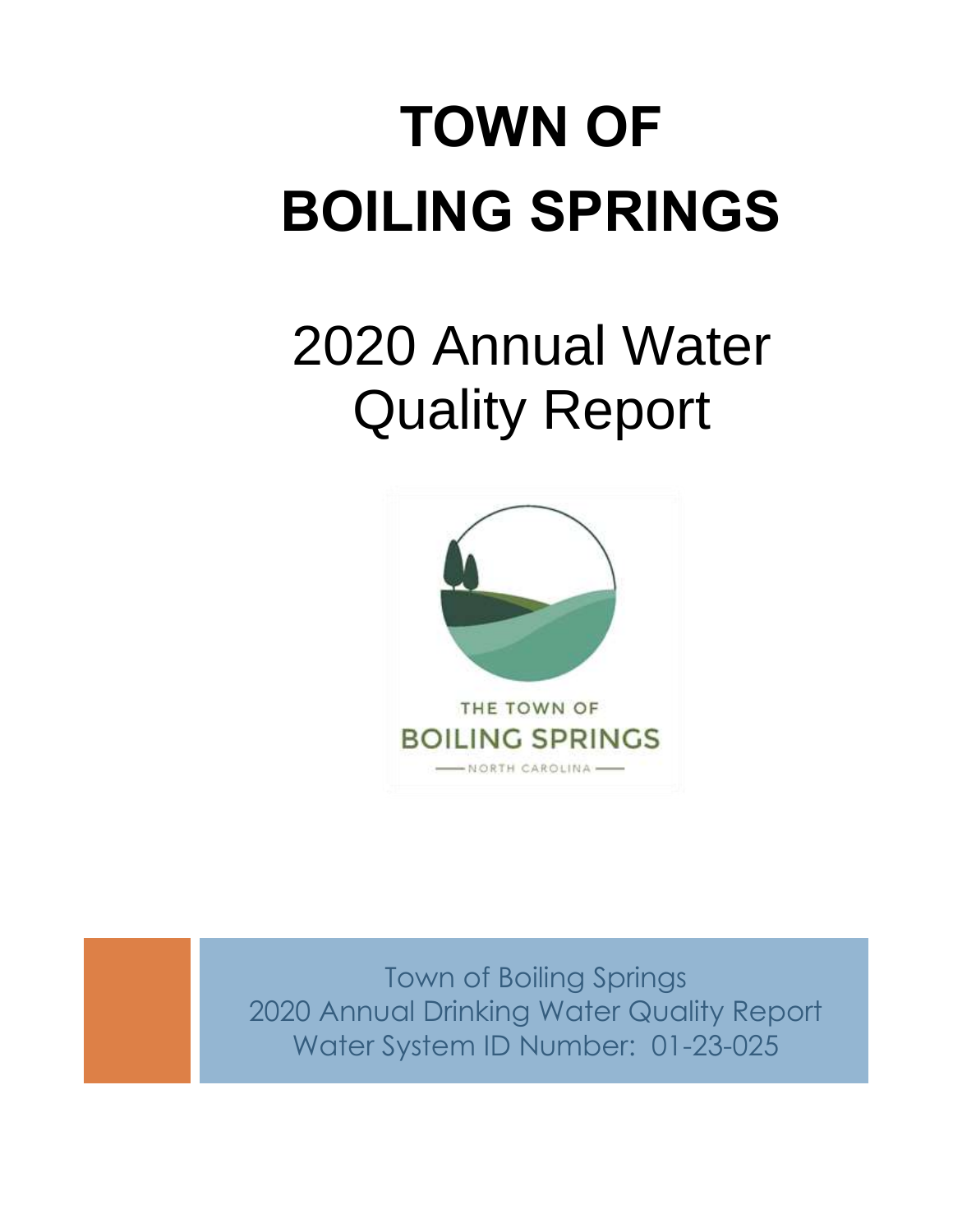## 2020 Annual Water Quality Report

## **TOWN OF BOILING SPRINGS 2020 ANNUAL DRINKING WATER QUALITY REPORT W A T E R S Y S T E M I D N U M B E R : 0 1 - 2 3 - 0 2 5**

We are pleased to present to you this year's Annual Drinking Water Quality Report. This report is a snapshot of last year's water quality. Included are details about your source(s) of water, what it contains, and how it compares to standards set by regulatory agencies. Our constant goal is to provide you with a safe and dependable supply of drinking water. We want you to understand the efforts we make to continually improve the water treatment process and protect our water resources. We are committed to ensuring the quality of your water and to providing you with this information because informed customers are our best allies. If you have any questions about this report or concerning your water, please contact Mike Gibert at (704) 434-2357. We want our valued customers to be informed about their water utility.

## Our drinking water once again meets and exceeds all state and federal drinking water standards.

## **What EPA Wants You to Know**

Drinking water, including bottled water, may reasonably be expected to contain at least small amounts of some contaminants. The presence of contaminants does not necessarily indicate that water poses a health risk. More information about contaminants and potential health effects can be obtained by calling the Environmental Protection Agency's Safe Drinking Water Hotline (800-426-4791).

Some people may be more vulnerable to contaminants in drinking water than the general population. Immune-compromised persons such as persons with cancer undergoing chemotherapy, persons who have undergone organ transplants, people with HIV/AIDS or other immune system disorders, some elderly, and infants can be particularly at risk from infections. These people should seek advice about drinking water from their health care providers. EPA/CDC guidelines on appropriate means to lessen the risk of infection by Cryptosporidium and other microbial contaminants are available from the Safe Drinking Water Hotline (800-426-4791).

If present, elevated levels of lead can cause serious health problems, especially for pregnant women and young children. Lead in drinking water is primarily from materials and components associated with service lines and home plumbing. The Town of Boiling Springs is responsible for providing high quality drinking water but cannot control the variety of materials used in plumbing components. When your water has been sitting for several hours, you can minimize the potential for lead exposure by flushing your tap for 30 seconds to 2 minutes before using water for drinking or cooking. If you are concerned about lead in your water, you may wish to have your water tested. Information on lead in drinking water, testing methods, and steps you can take to minimize exposure is available from the Safe Drinking Water Hotline or at http://www.epa.gov/safewater/lead.

The sources of drinking water (both tap water and bottled water) include rivers, lakes, streams, ponds, reservoirs, springs, and wells. As water travels over the surface of the land or through the ground, it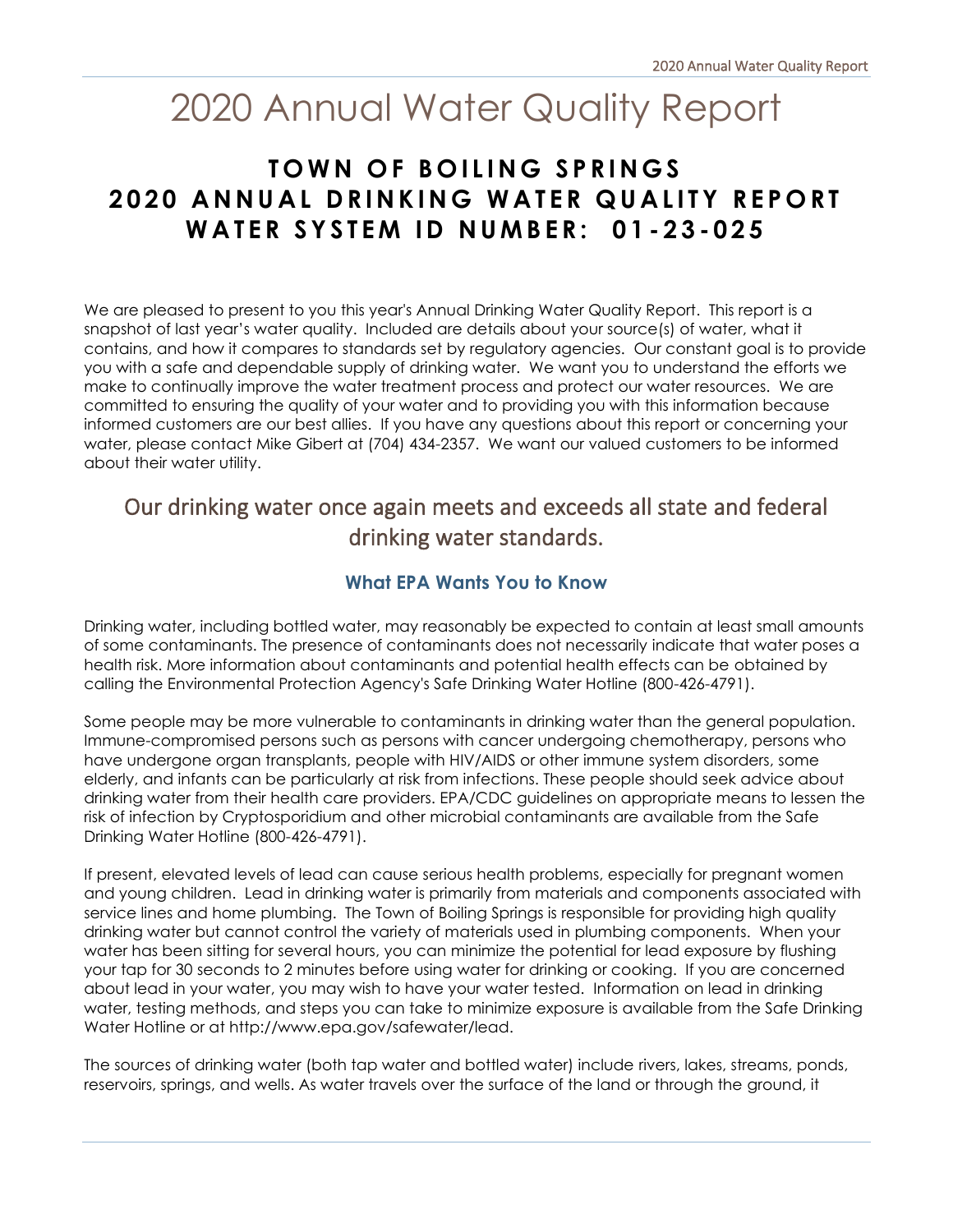dissolves naturally-occurring minerals and, in some cases, radioactive material, and can pick up substances resulting from the presence of animals or from human activity. Contaminants that may be present in source water include microbial contaminants, such as viruses and bacteria, which may come from sewage treatment plants, septic systems, agricultural livestock operations, and wildlife; inorganic contaminants, such as salts and metals, which can be naturally-occurring or result from urban Stormwater runoff, industrial or domestic wastewater discharges, oil and gas production, mining, or farming; pesticides and herbicides, which may come from a variety of sources such as agriculture, urban Stormwater runoff, and residential uses; organic chemical contaminants, including synthetic and volatile organic chemicals, which are by-products of industrial processes and petroleum production, and can also come from gas stations, urban Stormwater runoff, and septic systems; and radioactive contaminants, which can be naturally-occurring or be the result of oil and gas production and mining activities.

In order to ensure that tap water is safe to drink, EPA prescribes regulations which limit the amount of certain contaminants in water provided by public water systems. FDA regulations establish limits for contaminants in bottled water, which must provide the same protection for public health.

## **When You Turn on Your Tap, Consider the Source**

Shelby's water comes from the surface water source of the First Broad River that flows along the west side of town. An emergency backup water supply at the Broad River is also available. The City of Shelby is permitted to withdraw up to 18 million gallons per day (MGD) from the First Broad River. The city is capable of utilizing the Broad River for up to 9 MGD for secondary backup water supply. The Town of Boiling Springs tap water is purchased from the City of Shelby, which falls under the regulation of the Environmental Protection Agency.

### **Source Water Assessment Program (SWAP) Results**

The North Carolina Department of Environment and Natural Resources (DENR), Public Water Supply (PWS) Section, Source Water Assessment Program (SWAP) conducted assessments for all drinking water sources across North Carolina. The purpose of the assessments was to determine the susceptibility of each drinking water source (well or surface water intake) to Potential Contaminant Sources (PCSs). The results of the assessment are available in SWAP Assessment Reports that include maps, background information and a relative susceptibility rating of Higher, Moderate or Lower.

The relative susceptibility rating of each source for the City of Shelby was determined by combining the contaminant rating (number and location of PCSs within the assessment area) and the inherent vulnerability rating (i.e., characteristics or existing conditions of the well or watershed and its delineated assessment area). The assessment findings are summarized in the table below:

| <b>2020 Susceptibility of Sources to Potential Contaminant Sources (PCSs)</b> |                               |
|-------------------------------------------------------------------------------|-------------------------------|
| <b>SOURCE NAME:</b>                                                           | <b>SUSCEPTIBILITY RATING:</b> |
| <b>First Broad River</b>                                                      | <b>Moderate</b>               |
| <b>Broad River</b>                                                            | Hiaher                        |

The complete SWAP Assessment report for the City of Shelby may be viewed and printed on the Web at: http://www.ncwater.org/pws/swap. If you have questions about the program or the report, please contact SWAP staff at (919) 707-9098 or email the program at [swap@ncdenr.gov.](mailto:swap@ncdenr.gov) It is important to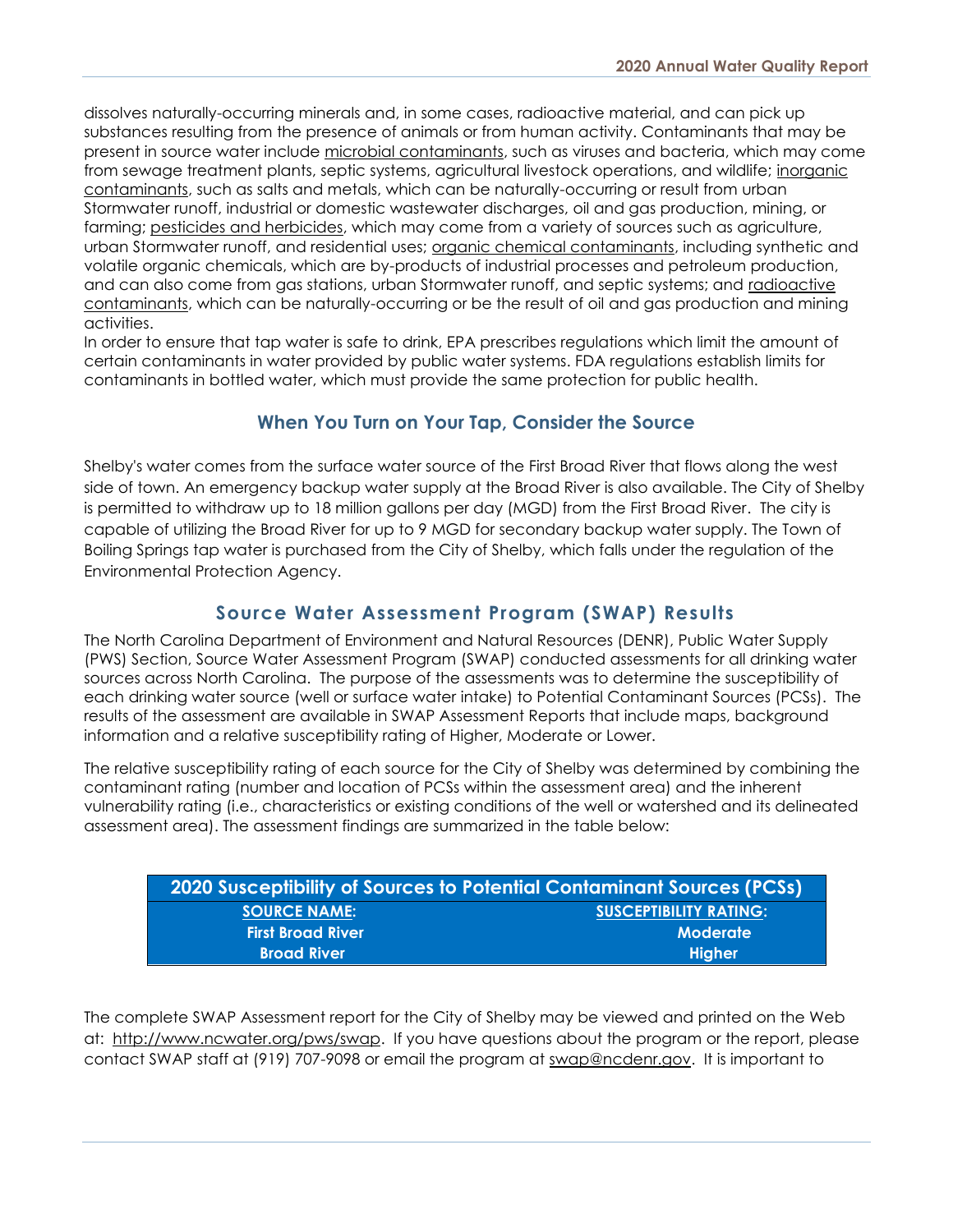understand that a susceptibility rating of "Higher" does not imply poor water quality, only the systems' potential to become contaminated by PCSs in the assessment area.

### **Help Protect Your Source Water**

Protection of drinking water is everyone's responsibility. You can help protect your community's drinking water source(s) in several ways: dispose of chemicals property; take used motor oil to a recycling center, volunteer in your community to participate in group efforts to protect your source.

## **Water Quality Table Information**

The City of Shelby and Town of Boiling Springs routinely monitors for over 150 contaminates in your drinking water according to Federal and State laws. The table located below shows the contaminates which were detected during January – December 2019. Both regulated and unregulated contaminants are listed and the table below contains the name of each substance, the highest level allowed by regulation (MCL), the ideal goals for public health, the amount detected, the likely sources of such contamination, footnotes explaining our findings, and a key to units of measurement. Unregulated contaminants are those for which the EPA has not established drinking water standards. The purpose of unregulated contaminant monitoring to assist the EPA in determining the occurrence of unregulated contaminants in drinking water and whether future regulation is warranted.

The presence of contaminants does not necessarily indicate that water poses a health risk. EPA or the State requires us to monitor for certain contaminants less than once per year because the concentrations are not expected to vary significantly from year to year. Some of the data, though representative of the water quality, is more than a year old.

For your information, the definitions of MCL and MCLG are listed below:

- Maximum contaminant Level or MCL: The highest level of a contaminant that is allowed in drinking water.
- Maximum Contaminant Level Goal or MCLG: The level of the contaminant in drinking water below which there is no known or expected risk to health.

MCLs are set as close to the MCLGs as feasible by the EPA and the City of Shelby and the Town of Boiling Springs are using the best available treatment technology. MCLGs allow for a margin of safety.

|                                                                                                                                                                                                                                                                                                                                                                                       | <b>Key to Table</b>                                                                                                                                                                                                                                                                                                                                                |                                                                                                                                                                                                 |
|---------------------------------------------------------------------------------------------------------------------------------------------------------------------------------------------------------------------------------------------------------------------------------------------------------------------------------------------------------------------------------------|--------------------------------------------------------------------------------------------------------------------------------------------------------------------------------------------------------------------------------------------------------------------------------------------------------------------------------------------------------------------|-------------------------------------------------------------------------------------------------------------------------------------------------------------------------------------------------|
| $\bullet$ AL = Action Level<br>•LRAA = Locational Running Annual<br>Average<br>• MCL = Maximum Containment Level<br>$\bullet$ MCLG = Maximum Containment<br>Level Goal<br>$\bullet$ MFL = Million Fibers per Liter<br>$\cdot$ mg/L = Milligrams per liter<br>$\bullet$ MRDL = Maximum Residual<br>Disinfectant Level<br>$\bullet$ MRDLG = Maximum Residual<br>Disinfectant Level Goal | $\bullet$ N/A = Not Applicable<br>$\bullet$ NR = Not Regulated<br>$\cdot$ NTU = Nephelometric Turbidity<br>Units<br>$\bullet$ ppb = parts per billions, or<br>Micrograms per liter (ug/L)<br>$\bullet$ ppm = part per million<br>$\bullet$ ppq = parts per quadrillion, or<br>Picograms per liter<br>$\bullet$ ppt = parts per trillion, or<br>nanograms per liter | $\bullet$ SMCL = Secondary Maximum<br>Contaminant Leve<br>$\text{-SS}$ = Secondary Standards (non-<br>enforced guidelines)<br>$\bullet$ SU = Standard Units<br>$\cdot$ TT = Treatment Technique |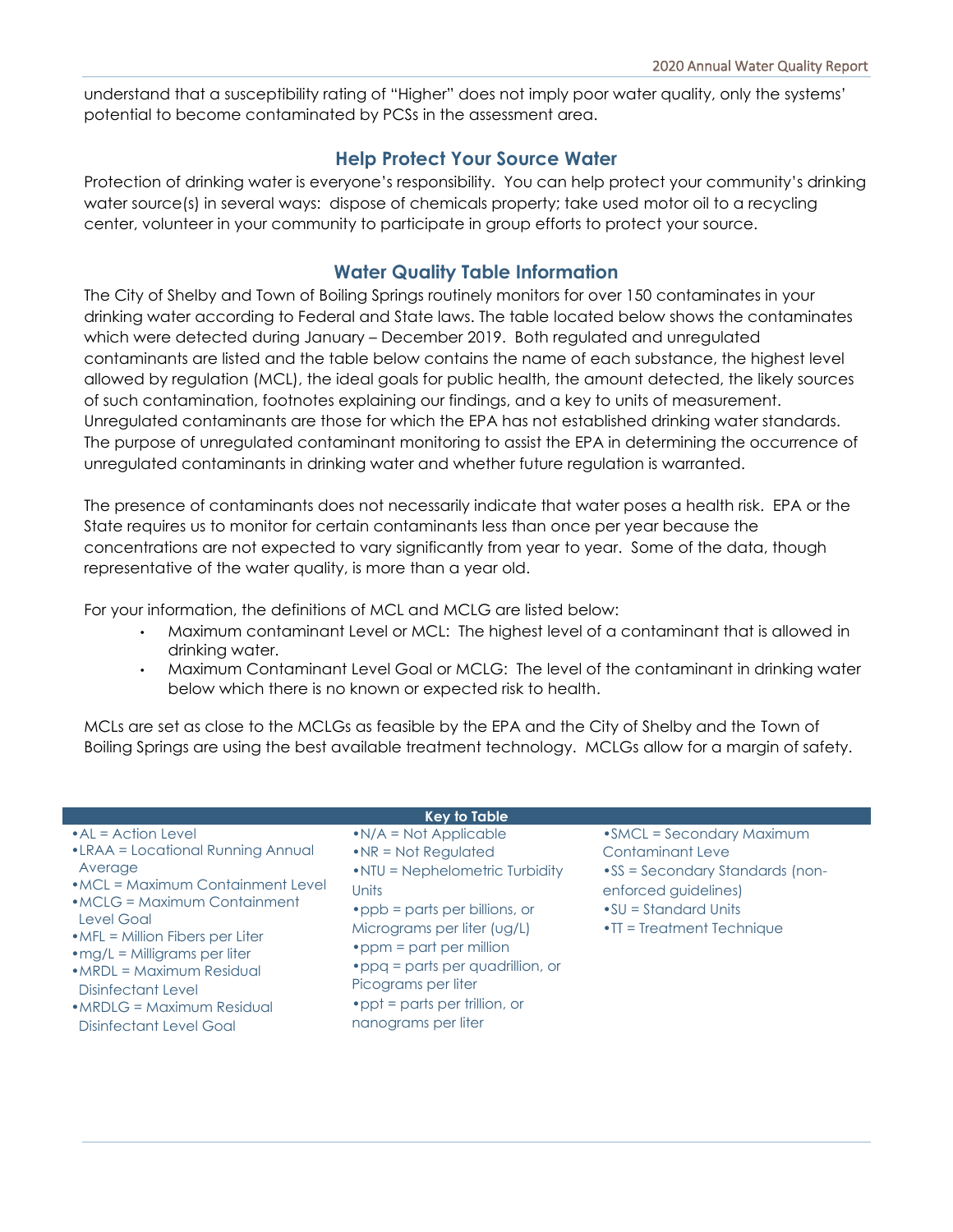#### **Important Drinking Water Definitions:**

**Not-Applicable (N/A)** – Information not applicable/not required for that particular water system or for that particular rule.

**Non-Detects (ND)** - Laboratory analysis indicates that the contaminant is not present at the level of detection set for the particular methodology used.

**Parts per million (ppm) or Milligrams per liter (mg/L)** - One part per million corresponds to one minute in two years or a single penny in \$10,000.

**Parts per billion (ppb) or Micrograms per liter (ug/L)** - One part per billion corresponds to one minute in 2,000 years, or a single penny in \$10,000,000.

**Parts per trillion (ppt) or Nanograms per liter (nanograms/L)** - One part per trillion corresponds to one minute in 2,000,000 years, or a single penny in \$10,000,000,000.

**Parts per quadrillion (ppq) or Picograms per liter (picograms/L)** - One part per quadrillion corresponds to one minute in 2,000,000,000 years or one penny in \$10,000,000,000,000.

**Picocuries per liter (pCi/L)** - Picocuries per liter is a measure of the radioactivity in water.

**Million Fibers per Liter (MFL)** - Million fibers per liter is a measure of the presence of asbestos fibers that are longer than 10 micrometers.

**Nephelometric Turbidity Unit (NTU)** - Nephelometric turbidity unit is a measure of the clarity of water. Turbidity in excess of 5 NTU is just noticeable to the average person.

**Action Level (AL)** - The concentration of a contaminant which, if exceeded, triggers treatment or other requirements which a water system must follow.

**Treatment Technique (TT**) **-** A required process intended to reduce the level of a contaminant in drinking water.

**Maximum Residual Disinfection Level Goal (MRDLG)** – The level of a drinking water disinfectant below which there is no known or expected risk to health. MRDLGs do not reflect the benefits of the use of disinfectants to control microbial contaminants.

**Maximum Residual Disinfection Level (MRDL)** – The highest level of a disinfectant allowed in drinking water. There is convincing evidence that addition of a disinfectant is necessary for control of microbial contaminants.

**Locational Running Annual Average (LRAA)** – The average of sample analytical results for samples taken at a particular monitoring location during the previous four calendar quarters under the Stage 2 Disinfectants and Disinfection Byproducts Rule.

**Maximum Contaminant Level (MCL)** - The highest level of a contaminant that is allowed in drinking water. MCLs are set as close to the MCLGs as feasible using the best available treatment technology. **Maximum Contaminant Level Goal (MCLG)** - The level of a contaminant in drinking water below which there is no known or expected risk to health. MCLGs allow for a margin of safety.

## **Town of Boiling Springs Contaminates**

#### Microbiological Contaminants

| Contaminants (units)                                                                  | Sample<br>Date<br>2020 | MCL<br>Violation | Your<br>Water | <b>MCLG</b> | Likely Source of Contamination       |
|---------------------------------------------------------------------------------------|------------------------|------------------|---------------|-------------|--------------------------------------|
| Total Coliform Bacteria<br>(present or absent)                                        | 5/month                | No               |               |             | Naturally present in the environment |
| E. Coli<br>(present or absent)                                                        |                        | No               |               |             | Human and animal fecal waste         |
| Camples with total coliform procent must be applyed further for a coli contamination) |                        |                  |               |             |                                      |

es with total coliform present must be analyzed further for e. coli contamination)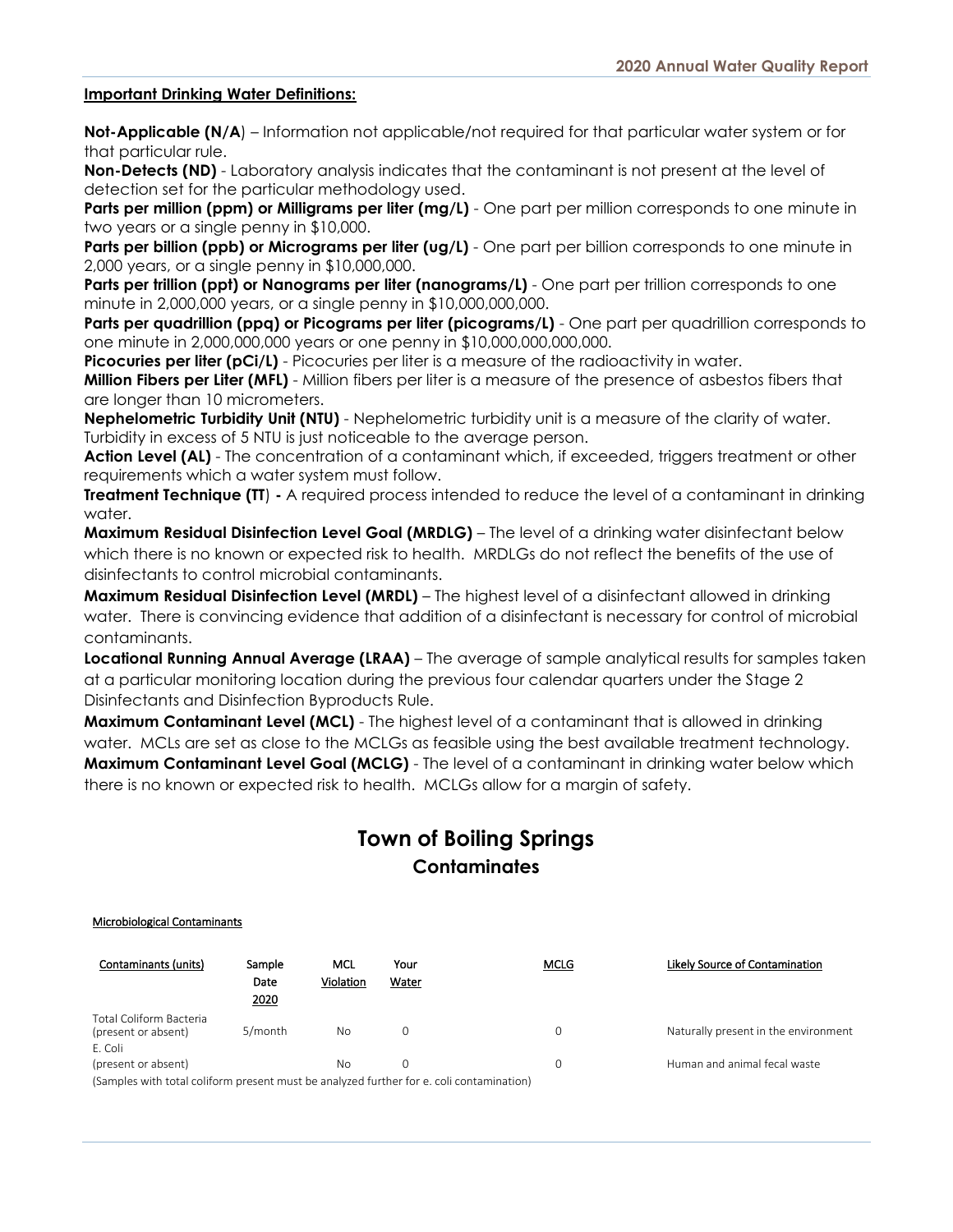#### Disinfection By-Product Contaminants

| Contaminants (units)<br>Stage 2 DBP | Year Sampled | <b>MCL</b><br>Violation | Your<br>Water<br><b>LRAA</b> | Range<br>Low / High | <b>MCLG</b> | MCL        | Likely Source of Contamination             |
|-------------------------------------|--------------|-------------------------|------------------------------|---------------------|-------------|------------|--------------------------------------------|
| TTHM (mg/L)                         | 2020         | <b>No</b>               |                              |                     | N/A         | 0.08       | By-product of drinking water               |
| (Total Trihalomethanes)             |              |                         |                              |                     |             |            | chlorination                               |
| Location (B01)                      | Quarterly    |                         | 0.051                        | 0.033<br>0.081      |             |            |                                            |
| Location (B02)                      | Quarterly    |                         | 0.037                        | 0.024<br>0.046      |             |            |                                            |
| $HAAS$ (mg/L)                       | 2020         | <b>No</b>               |                              |                     | N/A         | 0.06       | By-product of drinking water               |
| (Total Haloacetic Acids)            |              |                         |                              |                     |             |            | chlorination                               |
| Location (B01)                      | Quarterly    |                         | 0.015                        | 0.013<br>0.017      |             |            |                                            |
| Location (B02)                      | Quarterly    |                         | 0.018                        | 0.015<br>0.021      |             |            |                                            |
| Chlorine(ppm)                       | 2020         | <b>No</b>               | 0.64                         | 1.38<br>0.21        | $MRDI$ G=4  | $MRDI = 4$ | Water additive used to control<br>microbes |

Some people who drink water containing Trihalomethanes in excess of the MCL over many years may experience problems with their liver, kidneys, or central nervous systems, and may have an increased risk of getting cancer.

#### Lead and Copper Contaminants

| Contaminants (units)              | Sample<br>Date    | MCL<br>Violation | Your<br>Water | # of sites<br>above the<br><b>Action Level</b> | <b>MCLG</b> | MCL          | Likely Source of Contamination                                                                                |
|-----------------------------------|-------------------|------------------|---------------|------------------------------------------------|-------------|--------------|---------------------------------------------------------------------------------------------------------------|
| Copper (ppm)<br>(90th percentile) | September<br>2019 | No               | < 0.050       | 0                                              | 1.3         | $AL=1.3$     | Corrosion of household plumbing<br>systems; erosion of natural deposits;<br>leaching from wood preservatives. |
| Lead (ppm)<br>(90th percentile)   | September<br>2019 | No               | < 0.004       | $\mathbf 0$                                    | $\mathbf 0$ | $AI - 0.015$ | Corrosion of household plumbing<br>systems; erosion of natural deposits;<br>leaching from wood preservatives. |

\*Most recent monitoring performed in accordance with the regulations.

| Contaminants (units)        |        | Sample    | Our     |         |         |
|-----------------------------|--------|-----------|---------|---------|---------|
|                             |        | Date      | Water   | Range   |         |
|                             |        | 2020      | (AVG)   | Low     | High    |
| Chloroform (mg/L)           |        | Quarterly | 0.037   | 0.02    | 0.069   |
| Bromoform (mg/L)            |        | Quarterly | < 0.001 | < 0.001 | < 0.001 |
| Bromodichloromethane (mg/L) |        | Quarterly | 0.006   | 0.003   | 0.009   |
| Dibromochloromethane (mg/L) |        | Quarterly | 0.001   | < 0.001 | 0.001   |
| Dichloroacetic Acid         | (mg/L) | Quarterly | 0.008   | 0.006   | 0.012   |
| Trichloroacetic Acid        | (mg/L) | Quarterly | 0.007   | 0.005   | 0.009   |

#### Asbestos Contaminant

| Contaminants (units) | Sample      | MCL       | Your             | Allowable |
|----------------------|-------------|-----------|------------------|-----------|
|                      | Date        | Violation | Water            | Limit     |
| Total Asbestos, MFL  | $*9/4/2013$ | No        | $\left( \right)$ | 7.0 MFL   |

\*Most recent monitoring performed in accordance with the regulations.

#### Likely Source of Contamination

Decay of asbestos cement water mains; erosion of natural deposits.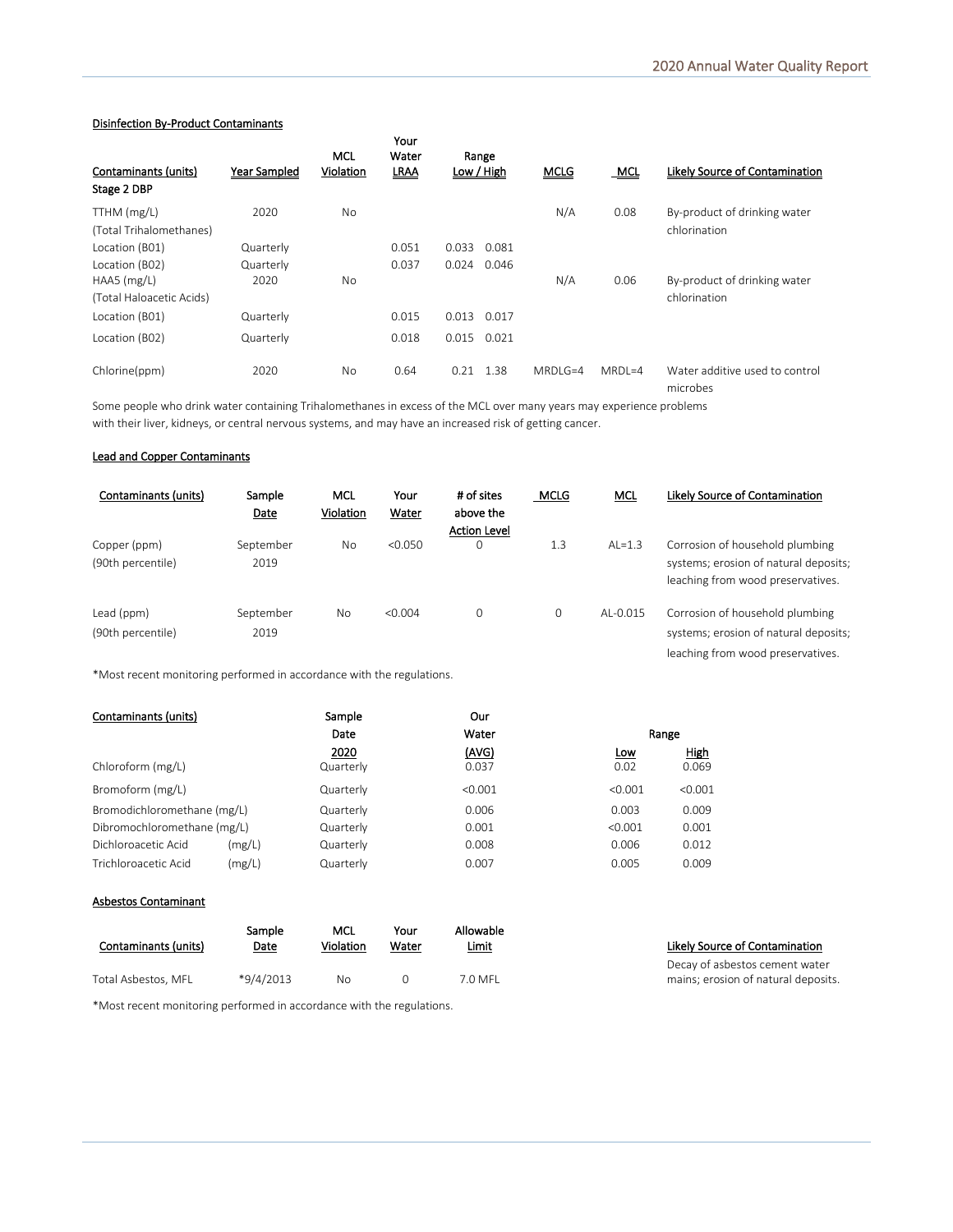## **City of Shelby Contaminants**

| Contaminants (units)<br>Total Coliform Bacteria | <b>MCL</b><br>Violation<br>Y/N<br>N/A | Your<br>Water<br>N/A | MCLG<br>N/A | MCL<br>$\Pi^*$                                                                                                                                                                                                                                                                                                                                         | Likely Source of<br>Contamination<br>Naturally present in the<br>environment |
|-------------------------------------------------|---------------------------------------|----------------------|-------------|--------------------------------------------------------------------------------------------------------------------------------------------------------------------------------------------------------------------------------------------------------------------------------------------------------------------------------------------------------|------------------------------------------------------------------------------|
| (presence or absence)                           |                                       |                      |             |                                                                                                                                                                                                                                                                                                                                                        |                                                                              |
| F. Coli<br>(presence or absence)                | N                                     | N                    | 0           | Routine and repeat samples are total<br>coliform-positive and either is E. Coli<br>positive or system fails to take routine<br>samples or system fails to analyze total<br>coliform-positive repeat sample for E. Coli.<br>Note: if either an original routine sample<br>and/or its repeat samples are E. Coli<br>positive, a Tier 1 violation exists. | Human and animal fecal<br>waste                                              |

\*If a system collecting fewer than 40 samples per month has two or more positive samples in one month, an assessment is required. Level 1 Assessment – A Level 1 assessment is a study of the water system to identify problems and determine (if possible) why total coliform bacteria have been found in our water system. In the month of May, the city had two positive coliform samples triggering an assessment. Problems: 1, Operators not wearing gloves, 2 Sample top not disinfected. Corrective actions: 1, sampling procedure revised to include wearing gloves, 2 change disinfectant to a bleach solution.

Level 2 Assessment – A Level 2 assessment is a very detailed study of the water system to identify potential problems and determine (if possible) why an E. coli MCL violation has occurred and/or why total coliform bacteria have been found in our water system on multiple occasions. In the month of August, the city had a second tier level 1 trigger in a 12 month period triggering a level 2 assessment. Problems: 1 flushing time not long enough, 2 disinfectant not adequate. Corrective actions: 1 incrusted the flushing times in the sampling procedure 2 change the disinfectant to a 70% Alcohol solution.

| CCR Health Effects Language for the RTCR: Level 1 or 2 Assessment Not Due to E. coli MCL Violation                                                                                                                                                                                                                                                                                                                                                                                                                                                                  |                            |  |  |  |  |
|---------------------------------------------------------------------------------------------------------------------------------------------------------------------------------------------------------------------------------------------------------------------------------------------------------------------------------------------------------------------------------------------------------------------------------------------------------------------------------------------------------------------------------------------------------------------|----------------------------|--|--|--|--|
| <b>CCR Language</b>                                                                                                                                                                                                                                                                                                                                                                                                                                                                                                                                                 | Citation                   |  |  |  |  |
| Coliforms are bacteria that are naturally present in the environment and are used as an indicator that other,<br>potentially harmful, waterborne pathogens may be present or that a potential pathway exists through which<br>contamination may enter the drinking water distribution system. We found coliforms indicating the need to<br>look for potential problems in water treatment or distribution. When this occurs, we are required to conduct<br>assessment(s) to identify problems and to correct any problems that were found during these assessments. | 40 CRF 141.153(h)(7)(i)(A) |  |  |  |  |
| During the past year, we were required to conduct one Level 1 assessment. One Level 1 assessment was<br>Completed. In addition, we were required to take two corrective actions and we completed two of these actions.                                                                                                                                                                                                                                                                                                                                              | 40 CRF 141.153(h)(7)(i)(B) |  |  |  |  |
| During the past year, one Level 2 assessment was required to be completed for our water system. One Level 2<br>assessment was completed. In additions, we were required to take two corrective actions and we completed<br>two of these actions.                                                                                                                                                                                                                                                                                                                    | 40 CRF 141.153(h)(7)(i)(C) |  |  |  |  |

| Nitrate/Nitrite Contaminants                  |                                       |                      |       |              |                                |            |                                                                                                                                   |
|-----------------------------------------------|---------------------------------------|----------------------|-------|--------------|--------------------------------|------------|-----------------------------------------------------------------------------------------------------------------------------------|
|                                               | Sample                                | <b>MCL Violation</b> | Your  | Range        |                                |            | Likely Source of                                                                                                                  |
| Contaminants (units)                          | Date                                  | <u>Y/N</u>           | Water | $Low - High$ | <b>MCLG</b>                    | <b>MCL</b> | Contamination                                                                                                                     |
| Nitrate (as Nitrogen)                         |                                       |                      |       |              |                                |            |                                                                                                                                   |
| (ppm)                                         | 1/8/2020                              | N                    | 0.55  | N/A          | 10                             | 10         | Runoff from fertilizer use; water<br>additive which promotes strong<br>teeth; discharge from fertilizer<br>and aluminum factories |
| Turbidity*                                    |                                       |                      |       |              |                                |            |                                                                                                                                   |
|                                               | <b>Treatment</b><br>Technique<br>(TT) |                      |       |              | Treatment<br>Technique<br>(TT) |            |                                                                                                                                   |
|                                               | Violation                             | Your                 |       |              | Violation                      |            | Likely Source of                                                                                                                  |
| Contaminant (units)                           | Y/N                                   | Water                |       | <b>MCLG</b>  | <u>if:</u>                     |            | Contamination                                                                                                                     |
| Turbidity (NTU) - Highest<br>single turbidity |                                       |                      |       |              | Turbidity                      |            |                                                                                                                                   |
| measurement                                   | N                                     | 0.27 NTU             |       | N/A          | $>1$ NTU                       |            | Soil run-off                                                                                                                      |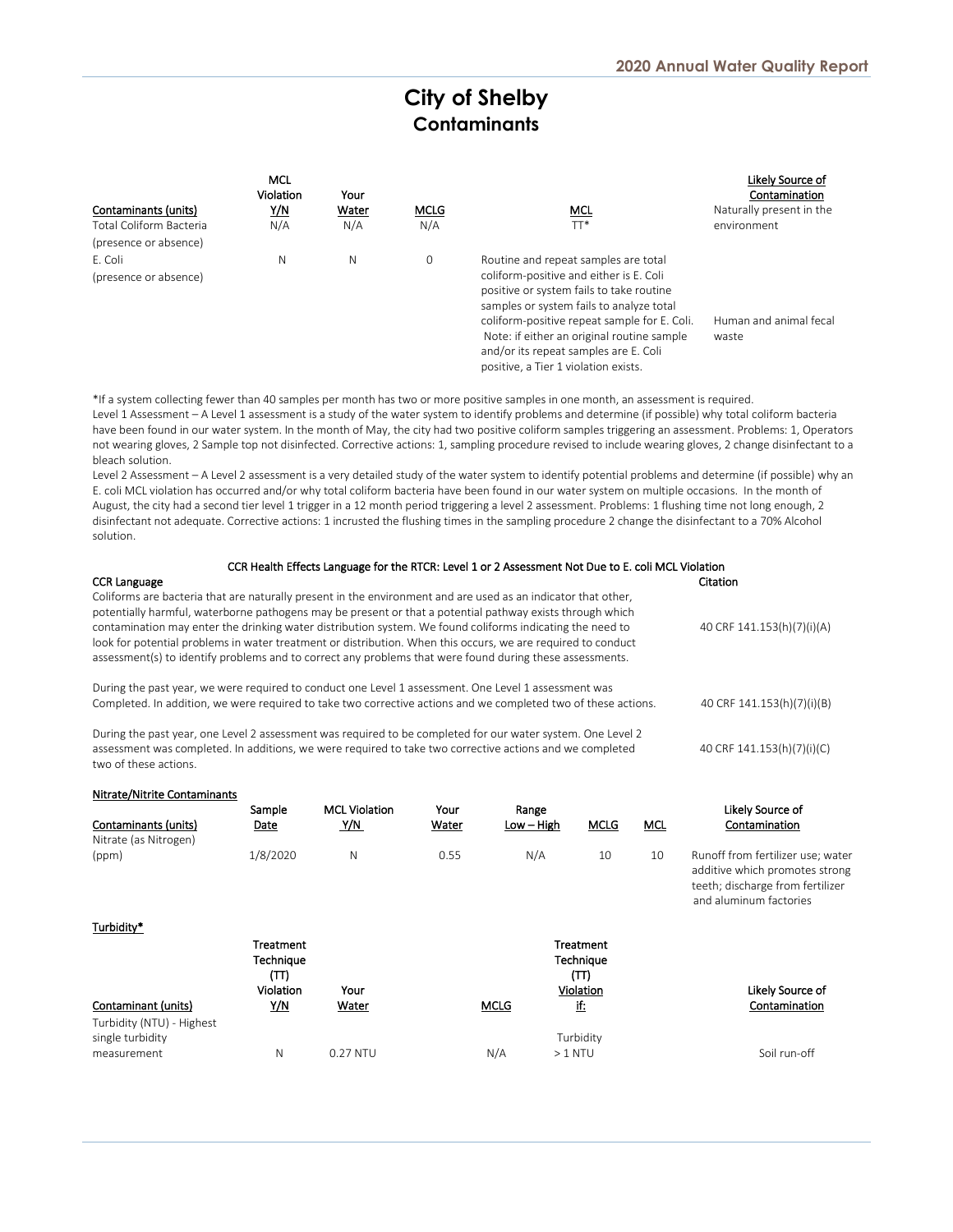| Turbidity (NTU) - Lowest                                                                                                                                                                                                                                                                                                                                                                                                                                  |      |     |                                    |              |
|-----------------------------------------------------------------------------------------------------------------------------------------------------------------------------------------------------------------------------------------------------------------------------------------------------------------------------------------------------------------------------------------------------------------------------------------------------------|------|-----|------------------------------------|--------------|
| monthly percentage (%) of                                                                                                                                                                                                                                                                                                                                                                                                                                 |      |     | Less than 95% of monthly turbidity | Soil run-off |
| samples meeting turbidity                                                                                                                                                                                                                                                                                                                                                                                                                                 |      |     | measurements are $< 0.3$ NTU       |              |
| limits                                                                                                                                                                                                                                                                                                                                                                                                                                                    | 100% | N/A |                                    |              |
| $\mathbf{d}_{\mathbf{r}} = \mathbf{d}_{\mathbf{r}} + \mathbf{d}_{\mathbf{r}} + \mathbf{d}_{\mathbf{r}} + \mathbf{d}_{\mathbf{r}} + \mathbf{d}_{\mathbf{r}} + \mathbf{d}_{\mathbf{r}} + \mathbf{d}_{\mathbf{r}} + \mathbf{d}_{\mathbf{r}} + \mathbf{d}_{\mathbf{r}} + \mathbf{d}_{\mathbf{r}} + \mathbf{d}_{\mathbf{r}} + \mathbf{d}_{\mathbf{r}} + \mathbf{d}_{\mathbf{r}} + \mathbf{d}_{\mathbf{r}} + \mathbf{d}_{\mathbf{r}} + \mathbf{d}_{\mathbf{r}}$ |      |     |                                    |              |

\*Turbidity is a measure of the cloudiness of the water. We monitor it because it is a good indicator of the effectiveness of our filtration system. The turbidity rule requires that 95% or more of the monthly samples must be less than or equal to 0.3 NTU.

#### Inorganic Contaminants

| Violation<br>Sample<br>Range<br><b>MCL</b><br>Contaminant (units)<br>Y/N<br>Your Water<br><b>MCLG</b><br>Low-High<br>Date                                                     | Likely Source of<br>Contamination                                                                                                      |
|-------------------------------------------------------------------------------------------------------------------------------------------------------------------------------|----------------------------------------------------------------------------------------------------------------------------------------|
| 2/4/2020<br>N/A<br>Fluoride (ppm)<br>N<br>1.22<br>4<br>$\overline{4}$                                                                                                         | Erosion of natural deposits;<br>water additive which<br>promotes strong teeth;<br>discharge from fertilizer<br>and aluminum factories. |
| 1/8/2020<br>N<br>N/A<br>$\overline{2}$<br>$\overline{2}$<br>0.015<br>Barium (ppm)                                                                                             | Discharge of drilling waste<br>discharge from metals,<br>refineries; erosion of natural<br>deposits                                    |
| Volatile Organic Chemical (VOC)                                                                                                                                               |                                                                                                                                        |
| Contaminants                                                                                                                                                                  |                                                                                                                                        |
| MCL<br>Violation<br>Sample<br>Your<br>Range<br>Contaminant (units)<br>Y/N<br><b>MCGL</b><br><b>MCL</b><br>Water<br>Low-High<br>Date                                           | Likely Source of<br>Contamination<br>Discharge from petroleum                                                                          |
| Xylenes (Total)(ppm)<br>7/8/2020<br>N<br>1.3<br>$0.0 - 1.3$<br>10<br>10                                                                                                       | factories; discharge from<br>chemical factories                                                                                        |
| <b>Total Organic Carbon (TOC)</b>                                                                                                                                             |                                                                                                                                        |
| Your<br>Range<br>Water<br>Monthly<br>Removal<br>(RAA                                                                                                                          |                                                                                                                                        |
| <b>TT Violation</b><br>Likely Source of<br>Removal<br>Ratio Low-<br>Contaminant (units)<br>Y/N<br><b>MCLG</b><br>Ratio)<br>High<br>π<br>Contamination<br>Total Organic Carbon | Compliance<br>Method<br>(Step 1 or ACC#)                                                                                               |
| (removal ratio)(TOC)-<br>Naturally present in the<br><b>TREATED</b><br>N<br>0.42<br>$0.0 - 0.46$<br>N/A<br>T<br>environment                                                   | ACC <sub>2</sub>                                                                                                                       |

#### Disinfectants Residuals Summary and Stage 2 Byproduct Compliance

| Contaminant (units) | Year<br>Sampled | MCL/MRDL<br>Violation Y/N | Your Water<br>(highest<br>RAA/LRAA) | Range<br>Low - High | MCLG/MCL | MRDLG/<br><b>MRDL</b> | Likely Source of<br>Contamination           |
|---------------------|-----------------|---------------------------|-------------------------------------|---------------------|----------|-----------------------|---------------------------------------------|
| Chlorine (ppm)      | 2020            | $\mathsf{N}$              | 1.02 RAA                            | $0.64 - 1.38$       |          | 4/4.0                 | Water additive used to control<br>microbes. |
| TTHM (ppb)          |                 |                           |                                     |                     |          |                       |                                             |
| B01-040             |                 | N                         | 47 LRAA                             | 26-68               |          |                       |                                             |
| B02-055             | 2020            | N                         | 24 LRAA                             | 11-32               | N/A/80   |                       | By-product of drinking                      |
| B03-200             |                 | N                         | 26 LRAA                             | $15 - 27$           |          |                       | water chlorination                          |
| B04-023             |                 | N                         | 48 LRAA                             | 23-79               |          |                       |                                             |
| $HAAS$ (mg/L)       |                 |                           |                                     |                     |          |                       |                                             |
| B01-040             |                 | N                         | 12 LRAA                             | $9 - 17$            |          |                       |                                             |
| B02-055             |                 | N                         | 14 LRAA                             | $6 - 17$            |          |                       |                                             |
| B03-200             | 2020            | N                         | 12 LRAA                             | $7 - 17$            | N/A/60   |                       | By-product of drinking                      |
| B04-023             |                 | N                         | 17 LRAA                             | $13 - 20$           |          |                       | water chlorination                          |